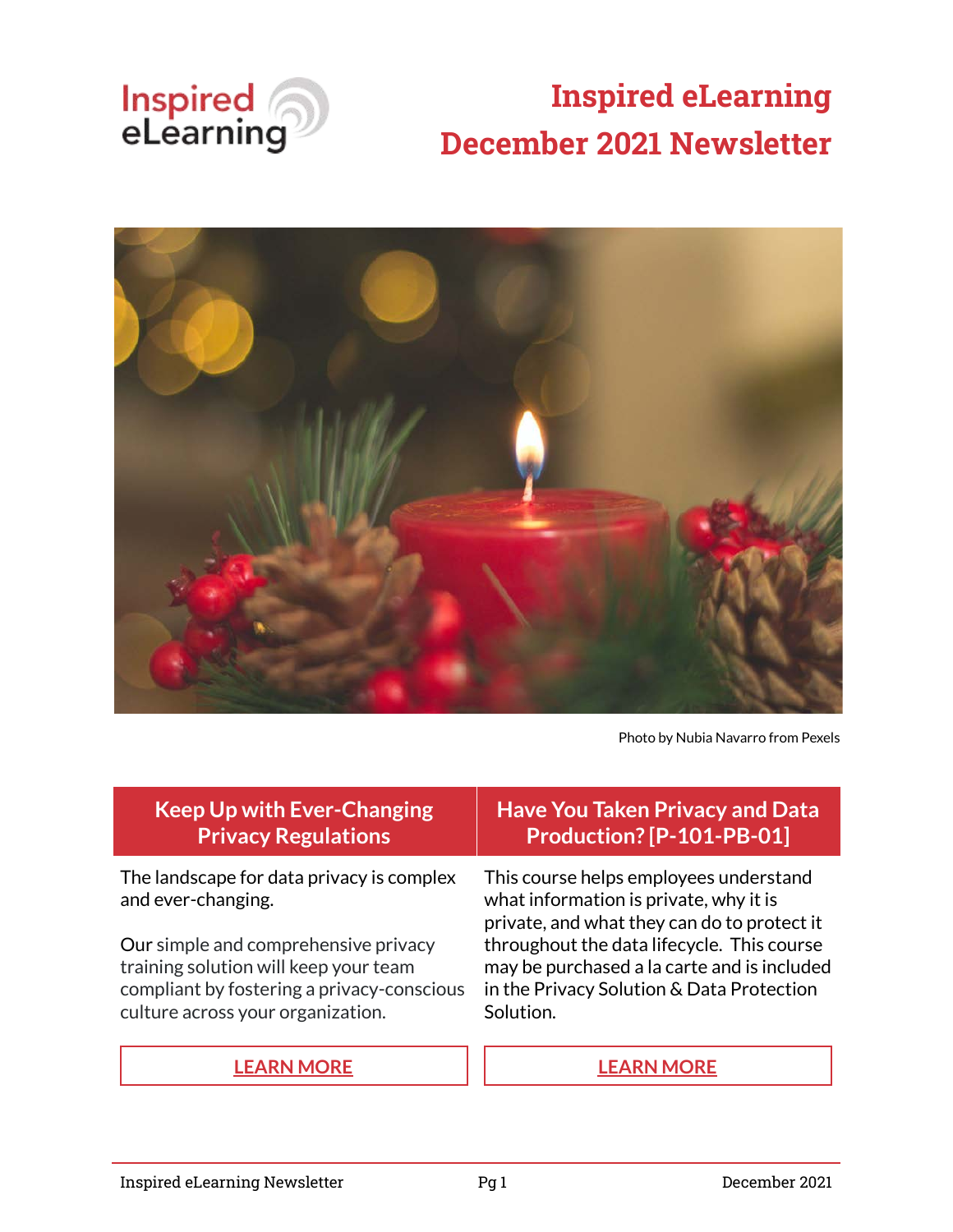# **CISA AND FBI URGE ORGANIZATIONS TO REMAIN VIGILANT TO RANSOMWARE AND CYBER THREATS THIS HOLIDAY SEASON**

WASHINGTON - The Cybersecurity and Infrastructure Security Agency (CISA) and the Federal Bureau of Investigation (FBI) [issued](https://go.usa.gov/xe577) a cybersecurity reminder for public and private sector organizations to remain vigilant and take appropriate precautions to reduce their risk to ransomware and other cyberattacks leading up to and during the holiday season. This advisory is based on observations on the timing of high impact ransomware attacks that have occurred previously rather than a reaction to specific threat reporting. Specifically, malicious cyber actors have often taken advantage of holidays and weekends to disrupt critical networks and systems belonging to organizations, businesses, and critical infrastructure.

Among the mitigations described in the joint alert includes the need for entities to identify IT security employees for weekends and holidays who would be available during these times in the event of a ransomware attack. Other best practice recommendations include:

- Implement multi-factor authentication for remote access and administrative accounts
- Mandate strong passwords and ensure they are not reused across multiple accounts
- If you use remote desktop protocol (RDP) or other potentially risky services, ensure it is secure and monitored
- Remind employees not to click on suspicious links, and conduct exercises to raise awareness
- Review and, if needed, update incident response and communication plans that list actions an organization will take if impacted by a ransomware incident

"While we are not currently aware of a specific threat, we know that threat actors don't take holidays," said CISA Director Jen Easterly. "We will continue to provide timely and actionable information to help our industry and government partners stay secure and resilient during the holiday season. We urge all organizations to remain vigilant and report any cyber incidents to [CISA](https://us-cert.cisa.gov/report) or FBI."

"The FBI is dedicated to combatting cyber-crimes targeting the American public and our private sector partners. Cyber criminals have historically viewed holidays as attractive times to strike," said FBI Cyber Assistant Director Bryan Vorndran. "We will continue to provide cyber threat information and share best safeguard practices. We urge network defenders to prepare and remain alert over the upcoming holiday weekend and report any suspicious activity to [www.ic3.gov](http://www.ic3.gov/)."

Ransomware continues to be a national security threat and a critical challenge; however, there are actions that executives, leaders, and workers in any organization can take to proactively reduce their risk to cyberattacks during the upcoming holiday season. Organizations large and small should visit [www.stopransomware.gov](http://www.stopransomware.gov/), the federal government's one-stop-shop for resources on how to protect yourself from becoming a victim of ransomware.

**This article was originally posted by the Cybersecurity & Infrastructure Security Agency. Read the full article [here.](https://www.cisa.gov/news/2021/11/22/cisa-and-fbi-urge-organizations-remain-vigilant-ransomware-and-cyber-threats)**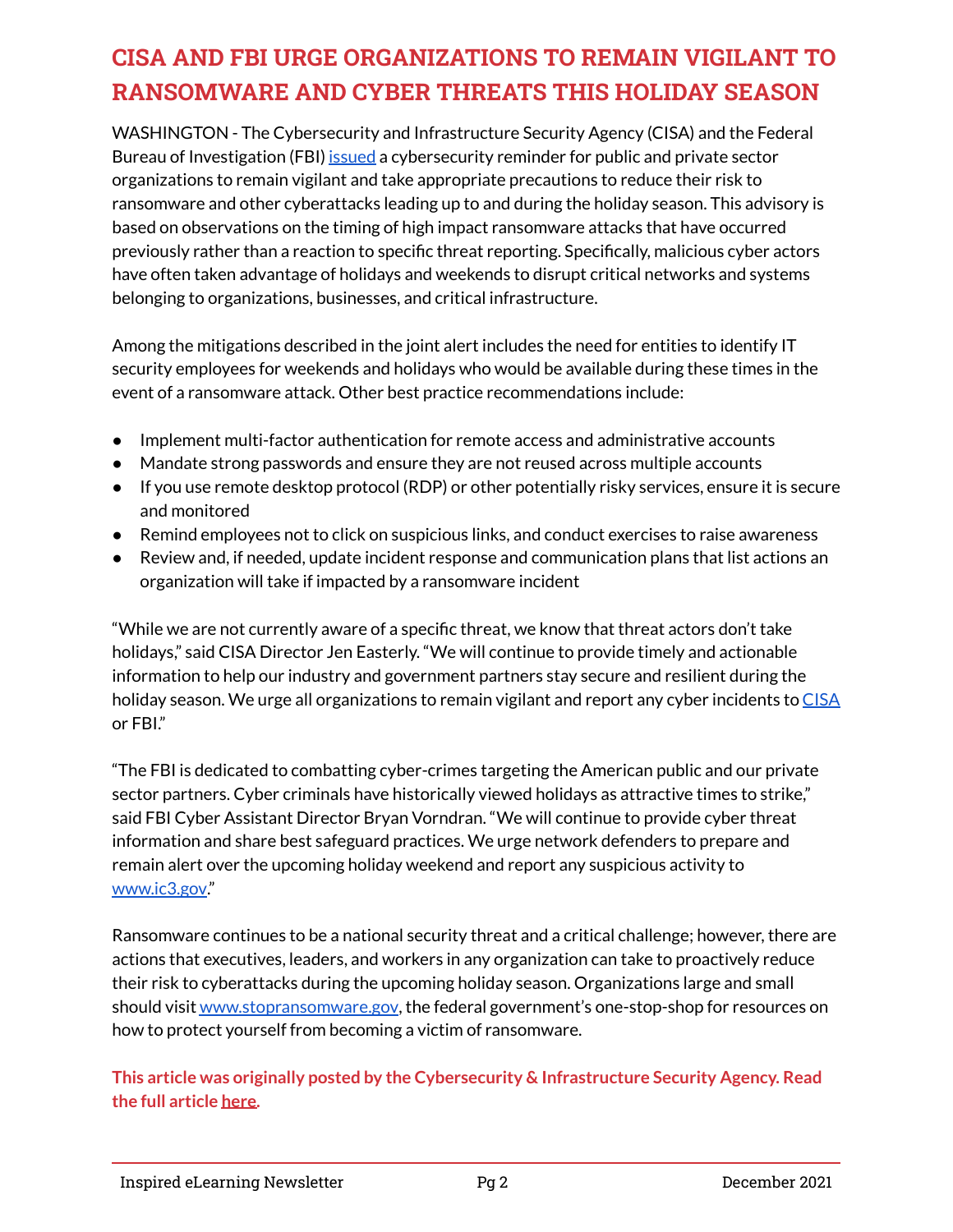# **HACKS, RANSOMWARE, AND DATA PRIVACY DOMINATED CYBERSECURITY IN 2021**

Cyberattacks grabbed headlines throughout 2021 as massive disruptions affected government agencies, major companies and even supply chains for essential goods like gasoline and meat.

The year started off on a sour security note. In January, the FBI, the National Security Agency and the Cybersecurity and Infrastructure Security Agency jointly suggested that Russia was [responsible for an attack against SolarWinds,](https://www.cnet.com/news/fbi-nsa-and-cisa-say-solarwinds-hack-was-likely-of-russian-origin/#ftag=MSF491fea7) a Texas-based company whose software was used by everyone from the federal government to railroads, hospitals and major tech companies.



© Getty

The attackers inserted malicious software into an update of SolarWinds' popular Orion IT software products that companies incorporate into their own systems. Thousands of customers installed the tainted update, and cybercriminals were then able to access their systems. The Russian government has denied involvement in the attack.

Ransomware attacks in May hit both Colonial Pipeline, a major pipeline operator, and JBS USA Holdings, a big meat processor. The companies coughed up millions in payments and shut down their operations long enough to drive up the prices of gasoline and meat. Again, Russia was blamed for the attack.

Tech companies weren't immune either. Apple and Facebook had to deal with cyberthreats that endangered the security and privacy of their users. Meanwhile, the same companies wrestled with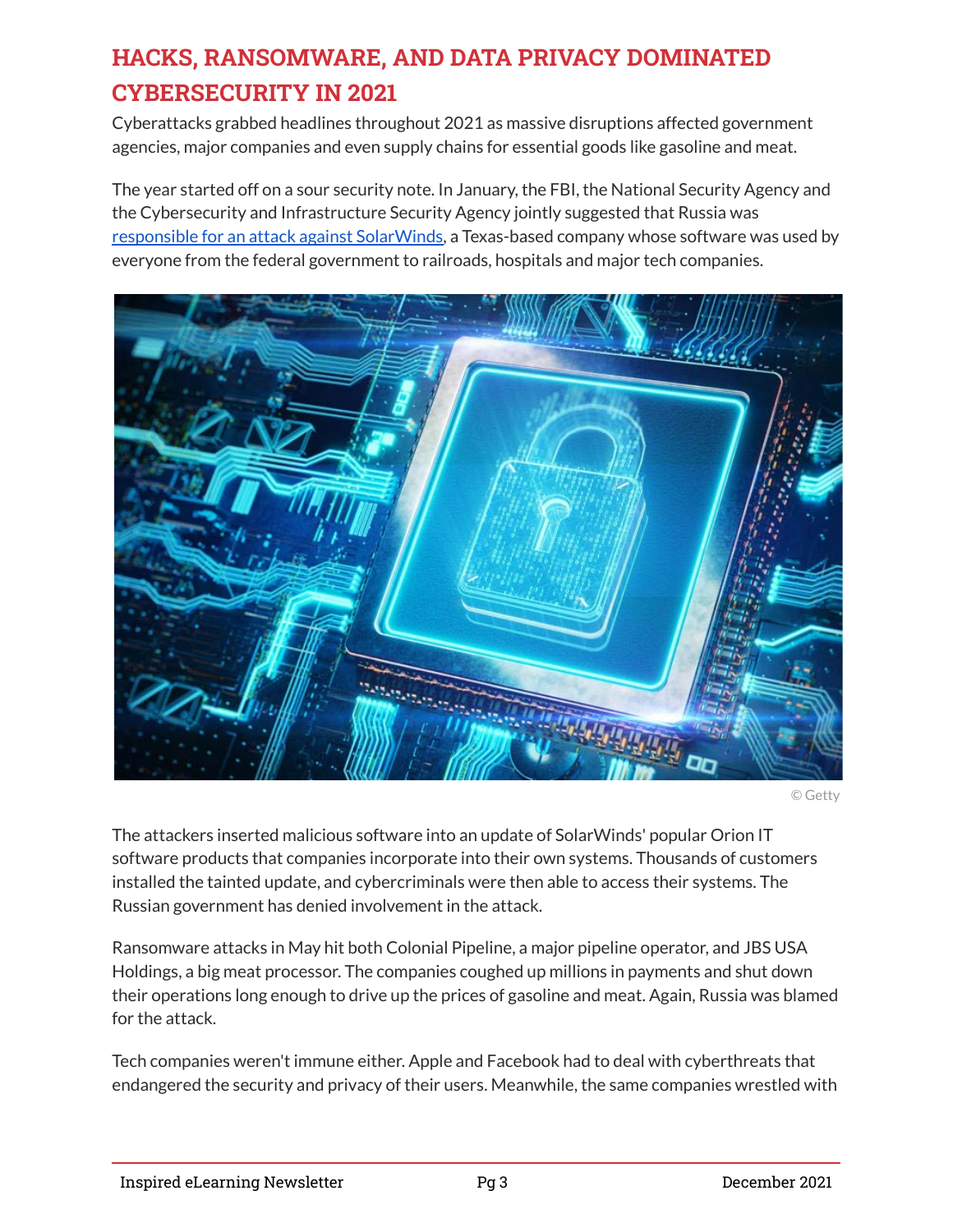knotty questions about how much user data, which could be vulnerable in a cyberattack, should be collected.

Here's a quick look at the most important cybersecurity news of 2021:

## Ransomware: When the big guys go down, it affects everyone

The year made it painfully obvious that the days of garbage ransomware used by script kiddies are long gone.

Ransomware, which encrypts a computer until victims pay for tools to unlock their data, is big business. Cybercriminals have set their sights on major businesses that will pay big bucks to avoid being shut down.

That's what happened in the headline-grabbing cases of Colonial Pipeline and JBS USA. Both companies forked over millions of dollars in ransom payments via bitcoin, a favorite cryptocurrency, after they found their systems locked up.

The two high-profile attacks were far from the only ransomware cases of 2021.

Suspected ransomware payments reported by banks and other financial institutions [totaled \\$590](https://www.cnet.com/tech/services-and-software/suspected-ransomware-payments-total-nearly-600-million-for-first-half-of-2021/#ftag=MSF491fea7) [million](https://www.cnet.com/tech/services-and-software/suspected-ransomware-payments-total-nearly-600-million-for-first-half-of-2021/#ftag=MSF491fea7) for the first six months of this year, according to an October [report](https://www.fincen.gov/sites/default/files/2021-10/Financial%20Trend%20Analysis_Ransomware%20508%20FINAL.pdf) by the Department of the Treasury. The figure easily surpassed the \$416 million in suspicious payments reported for all of 2020.

The US government has pledged to step up its approach to fighting computer crimes. In October, the White House convened an [international counter-ransomware event](https://www.cnet.com/news/white-house-is-hosting-a-global-ransomware-summit-without-russia/#ftag=MSF491fea7) that included representatives from more than 30 countries. Group members [pledged](https://www.whitehouse.gov/briefing-room/statements-releases/2021/10/14/joint-statement-of-the-ministers-and-representatives-from-the-counter-ransomware-initiative-meeting-october-2021/) to share information and work together to track down and prosecute the cybercriminals behind ransomware attacks.

Notably absent: Russia, which the US and other countries blame for harboring and possibly encouraging the groups behind the attacks.

A month earlier, in an effort to make it at least a little bit harder to ransom US companies, the [Treasury Department said](https://home.treasury.gov/news/press-releases/jy0364) it will sanction cryptocurrency exchanges, insurance companies and financial institutions that facilitate ransomware payments.

### Data privacy battles

[Apple also found itself at a privacy crossroads](https://www.cnet.com/news/apple-long-a-champion-of-consumer-privacy-and-security-now-sits-at-a-crossroads/#ftag=MSF491fea7) in 2021. The iPhone maker was forced to fend off an outside hacking threat that endangered the security and privacy of its users, some of them very high profile, while attempting to find a balance in its own data privacy practices.

In September, [Apple issued an emergency patch](https://support.apple.com/en-us/HT201222) for the operating systems powering its iPhones, iPads and Apple Watches to close holes that made the devices vulnerable to the Pegasus spyware developed by Israel's [NSO Group.](https://www.nsogroup.com/)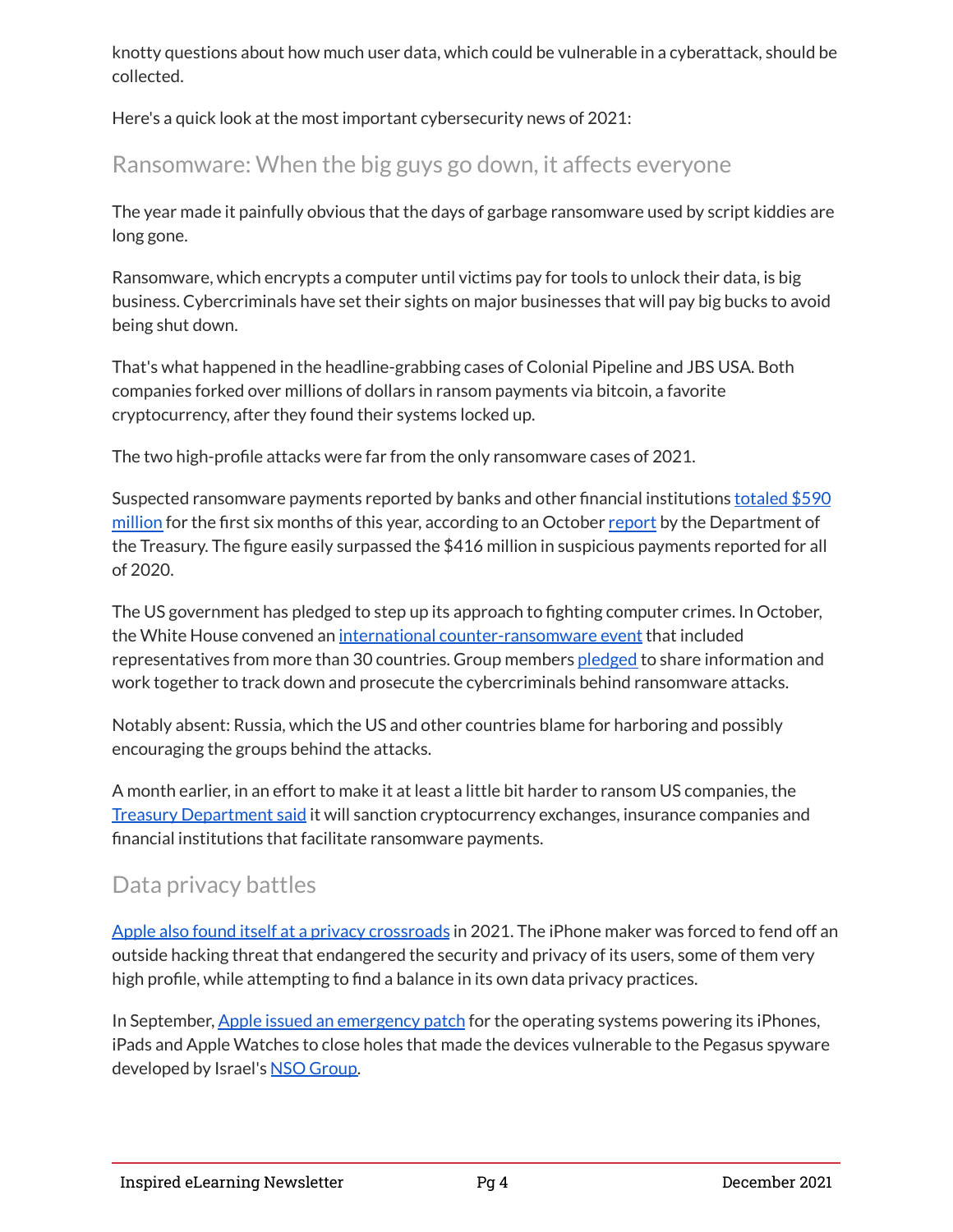Though the spyware was largely a threat only to high-profile users who could be targeted by nation-state hackers, the vulnerability was a black mark for Apple, which had, for the most part, enjoyed a reputation for being relatively safe from viruses and online attackers.

Apple also provoked controversy with a proposed feature that would scan its devices for [images of](https://www.cnet.com/news/iphone-privacy-how-apples-plan-to-go-after-child-abuse-could-affect-you/#ftag=MSF491fea7) [child exploitation.](https://www.cnet.com/news/iphone-privacy-how-apples-plan-to-go-after-child-abuse-could-affect-you/#ftag=MSF491fea7) Privacy and security experts, as well as other critics, charged that the approach to combating the illicit material was tantamount to creating a back door that could be exploited by governments intent on curbing free expression. Apple, which had previously won plaudits for refusing to [crack a terrorist's iPhone](https://www.cnet.com/news/fbi-asked-apple-to-unlock-iphone-before-trying-all-its-options/#ftag=MSF491fea7), delayed rolling out the feature.

# Data breaches keep coming

Data breaches publicly reported in the first nine months of 2021 exceeded the total for all of 2020, according to the [Identity Theft Resource Center](https://www.idtheftcenter.org/identity-theft-resource-center-to-share-latest-data-breach-analysis-with-u-s-senate-commerce-committee-number-of-data-breaches-in-2021-surpasses-all-of-2020/).

Department store chain [Neiman Marcus](https://www.cnet.com/news/neiman-marcus-says-3-1-million-payment-and-gift-cards-compromised-in-breach/#ftag=MSF491fea7), stock trading platform [Robinhood](https://www.cnet.com/news/robinhood-data-breach-exposed-7-million-customers/#ftag=MSF491fea7), web host [GoDaddy](https://www.cnet.com/news/godaddy-data-breach-exposes-information-from-over-1-million-users/#ftag=MSF491fea7) and wireless carrier [T-Mobile](https://www.cnet.com/news/t-mobile-hack-heres-what-we-know-about-the-massive-data-breach/#ftag=MSF491fea7) were among the companies to report data breaches that resulted in customer information being stolen. [California Pizza Kitchen](https://www.cnet.com/news/social-security-numbers-of-100000-california-pizza-kitchen-workers-exposed-in-breach/#ftag=MSF491fea7) and [McDonald's](https://www.cnet.com/news/mcdonalds-cyberattack-exposes-data-in-the-us-and-south-korea/#ftag=MSF491fea7) both reported breaches that compromised data related to their operations and employees. Cybercriminals stole data from video game company [Electronic Arts](https://www.cnet.com/news/hackers-hit-ea-steal-source-code-for-fifa-21-and-more/#ftag=MSF491fea7) that included the source code for soccer game FIFA 21.

Most recently, [Planned Parenthood Los Angeles](https://www.cnet.com/news/planned-parenthood-data-breach-leaks-patient-records/#ftag=MSF491fea7) confirmed that an October [data breach exposed](https://www.plannedparenthood.org/planned-parenthood-los-angeles/notice) [patient records](https://www.plannedparenthood.org/planned-parenthood-los-angeles/notice), including names, dates of birth, addresses, insurance identification numbers and clinical data like diagnosis, treatment and prescription information.

**This article was originally posted on MSN News. Read the full article [here](https://www.msn.com/en-us/news/technology/hacks-ransomware-and-data-privacy-dominated-cybersecurity-in-2021/ar-AARwcfd?ocid=uxbndlbing).**

# **TAKE YOUR TIME MANAGEMENT TO THE NEXT LEVEL: TRY SCHEDULING A 'MEGA DAY'**

Take one 'Mega Day' each week and experience exponential productivity in your work. By Nate Klemp, PhD

The science of time management over the past couple decades offers a clever solution to our modern dilemma of always feeling distracted by notifications, emails and pings: [time blocking.](https://www.inc.com/ford-transit-connect/tip-of-the-day/time-blocking-is-the-productivity-tool-you-need.html?cid=search) It's where you carve out small chunks of time each day reserved for productive work.

And yet the traditional approach to time blocking doesn't go far enough. It can give you a taste of your true creative potential, but you never quite get to experience the full meal.

# Introducing the 'Mega Day.'

There's a simple formula for determining the return on investment (ROI) of time blocking. The more time you reserve, the greater your productivity returns. Carve out 15 minutes, and you will experience a small, but meaningful, gain. Carve out an hour or two, as most time blocking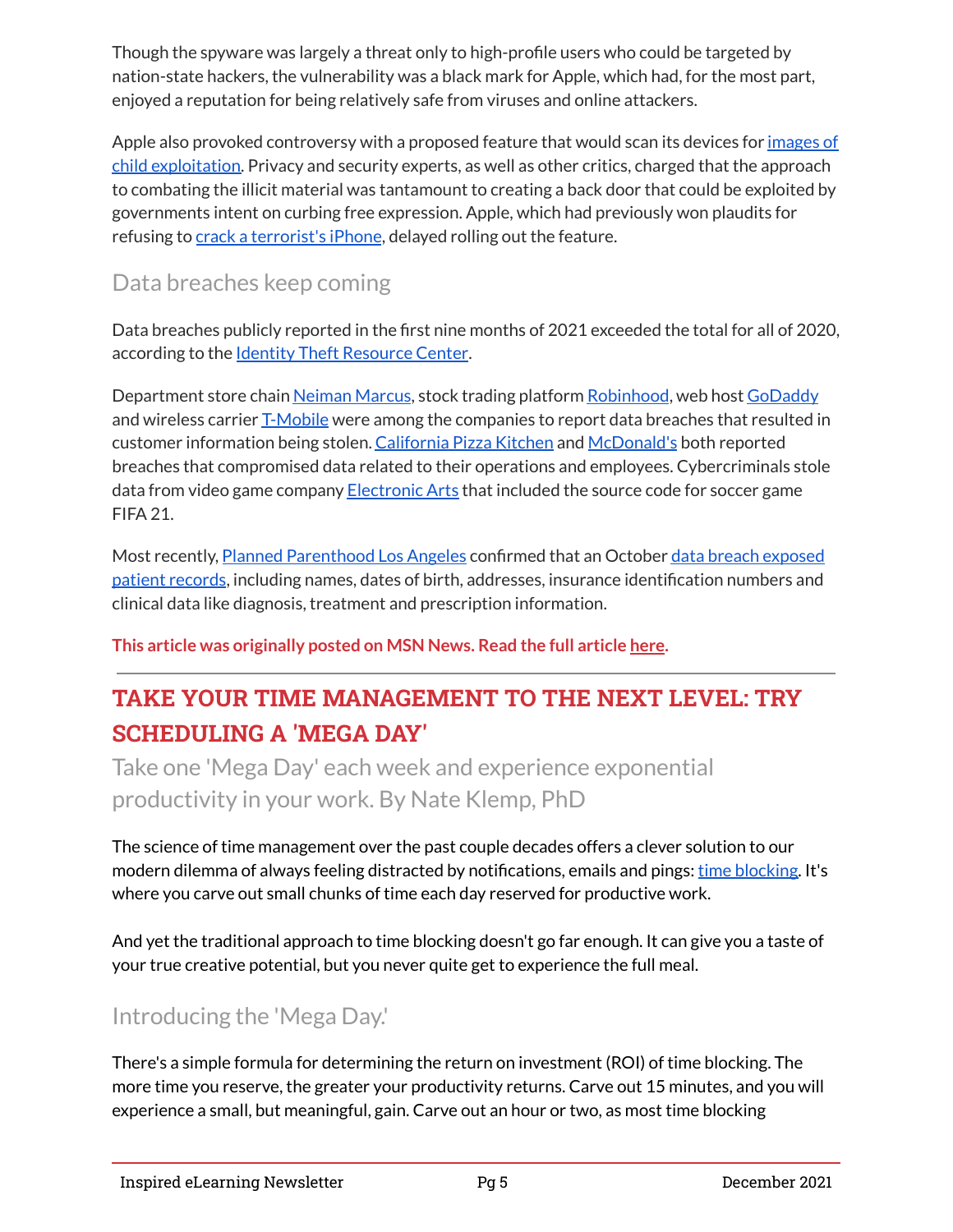methodologies suggest, and you will experience even greater returns. But carve out an entire day that spans beyond the confines of 9am to 5pm, and you will experience a kind of productive enlightenment?

This is what I call the Mega Day. It's a strategy that came out of a period of extreme time scarcity several months ago. During this period, I was starting a new book, while simultaneously working in my company and writing these weekly columns for Inc.. The math didn't work. Not only did I not have enough time, I also didn't have the space to think big and bring my highest attention to these projects.

So I made a deal with myself. "Each week," I said, "I'm going to reserve one massive day for my highest and best, uninterrupted, work." Starting at 7am and ending at 7pm on each of these days, I didn't answer phone calls, return emails, or even open my inbox. I gave myself permission to dive head-first into the [highest priority creative and productive tasks](https://www.inc.com/matt-plummer/why-most-people-dont-accomplish-their-priorities.html?cid=search) on my plate.

The results were astonishing. For one glorious day each week, I now had the ability to develop a set of ideas in the deepest possible way. And what I found is I didn't just get a good day's work accomplished during each Mega Day, I generally got a week's worth of work completed in this one, massive, 12 hour chunk.



© Getty

Here's how to make the most out of your Mega Days, too:

#### Block your Mega Days in advance.

Even short calls, quick glances at your email, or brief meetings interrupt the continuous and undistracted flow of Mega Day. So it is essential to reserve these days far in advance. I try to populate my calendar with Mega Days for at least one to two months in advance.